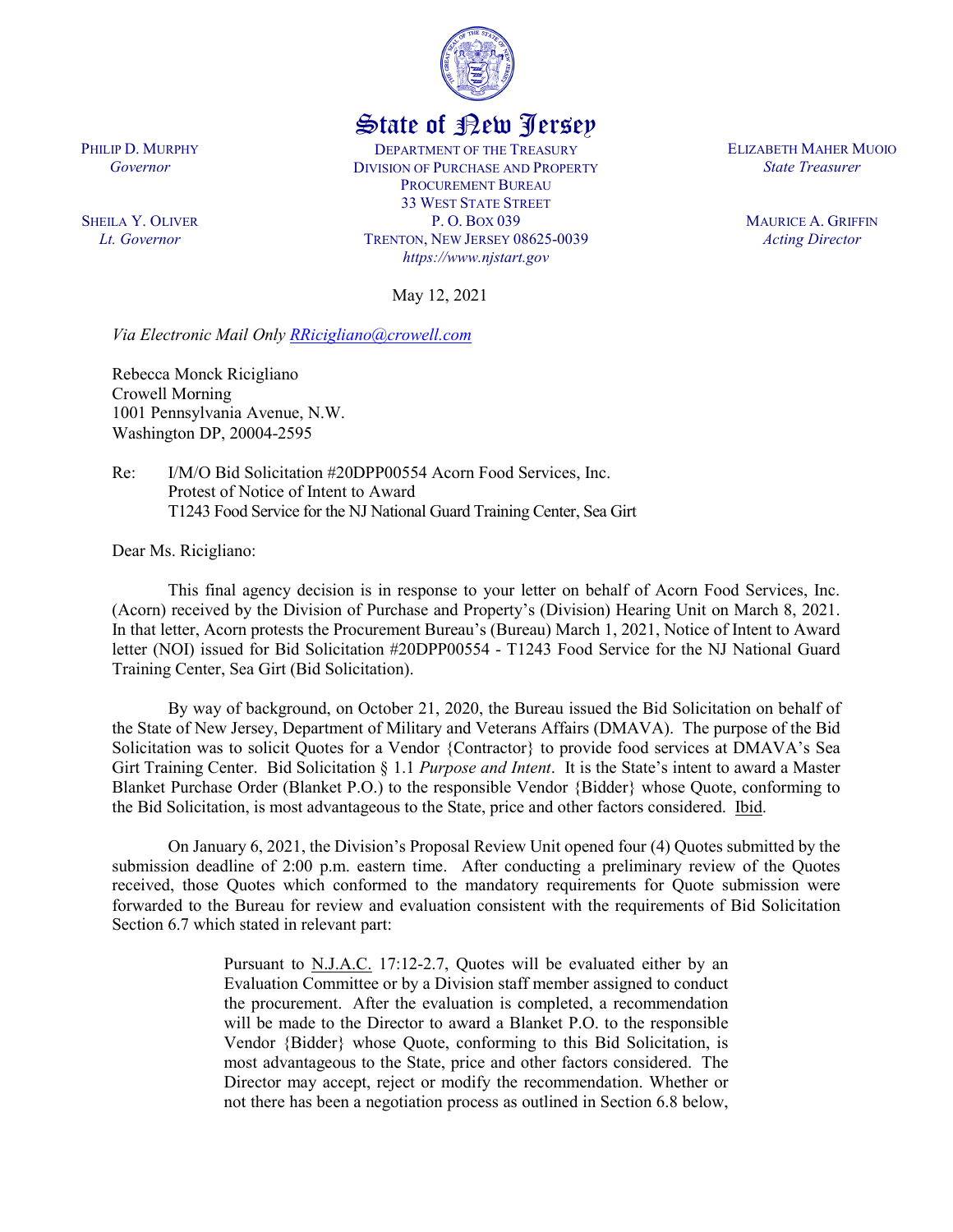the Director reserves the right to negotiate price reductions with the selected Vendor(s) {Bidder(s)}.

The Evaluation Committee or assigned Division staff member will evaluate Quotes based upon the overall ability of the Vendor {Bidder} to undertake and successfully complete the Scope of Work set forth in the Bid Solicitation as demonstrated by the submitted Quote*.*

[Bid Solicitation Section 6.7.1, emphasis in the original.]

After completing its review and evaluation, on February 24, 2021, the Bureau prepared a Recommendation Report which recommended that a Blanket P.O. be awarded to Dining Partnership Group, LLC (DPG). On March 1, 2021, the Bureau issued the NOI advising all Vendors {Bidders} that it was the State's intent to award a Blanket P.O. to DPG.

On March 8, 2021, prior to the close of the protest period, Acorn submitted a protest challenging the Division's decision to award the Blanket P.O. to DPG.<sup>[1](#page-1-0)</sup> By way of summary, Acorn states DPG's Quote did not demonstrate that the company has the ability to perform the Blanket P.O. and that DPG failed to submit all required forms. Therefore, Acorn asserts that DPG's Quote should have been deemed nonresponsive. DPG was provided with the opportunity to respond to the issues raised by Acorn in the protest. On March 17, 2021, DPG responded to the protest stating, in summary, that it stood by its Quote submission which it claimed was fully responsive to the requirements of the Bid Solicitation.

In consideration of Acorn's protest, I have reviewed the record of this procurement, including the Bid Solicitation, the Quotes received, Acorn's protest and DPG's response to the protest, the relevant statutes, regulations, and case law. This review of the record has provided me with the information necessary to determine the facts of this matter and to render an informed final agency decision on the merits of the protest.

First, Acorn states that DPG's Quote should have been rejected as DPG does not have the minimum level of experience required by the Bid Solicitation. In support of this allegation, Acorn states:

> To overcome its own lack of experience and resources, DPG's quote misrepresents its experience and past performance by co-opting references in multiple respects from the broader Frungillo family of businesses and otherwise inflating even its own limited experience of only nominal relevance. In short, the submitted information cannot and does not support DPG's overall "Good" rating nor the specifics of the evaluation narrative.

[Acorn's protest, p. 6.]

Further, Acorn notes that on the submitted *Vendor {Bidder} Data Sheet*, DPG listed 4 contracts.<sup>2</sup> Acorn asserts that two of listed contracts are limited to providing school lunches at Oratory Prep and Mount St. Dominic Academy and do not support a DPG's ability to successfully complete the scope of work required

<span id="page-1-0"></span><sup>&</sup>lt;sup>1</sup> In its response to the protest, DPG questioned whether Acorn's protest was received prior to the close of the protest period. The protest period closed on March 8, 2021 at 5:00pm. Acorn's protest was received by email on March 8, 2021 at 2:41 pm; and therefore, was timely received. 2 In accordance with Bid Solicitation Section 4.4.3.2 *Vendor {Bidder} Data Sheet*, Vendors {Bidders} were requires

<span id="page-1-1"></span>to submit information detailing relevant information regarding its experience in successfully completing contracts of a similar size and scope to the work required by this Bid Solicitation.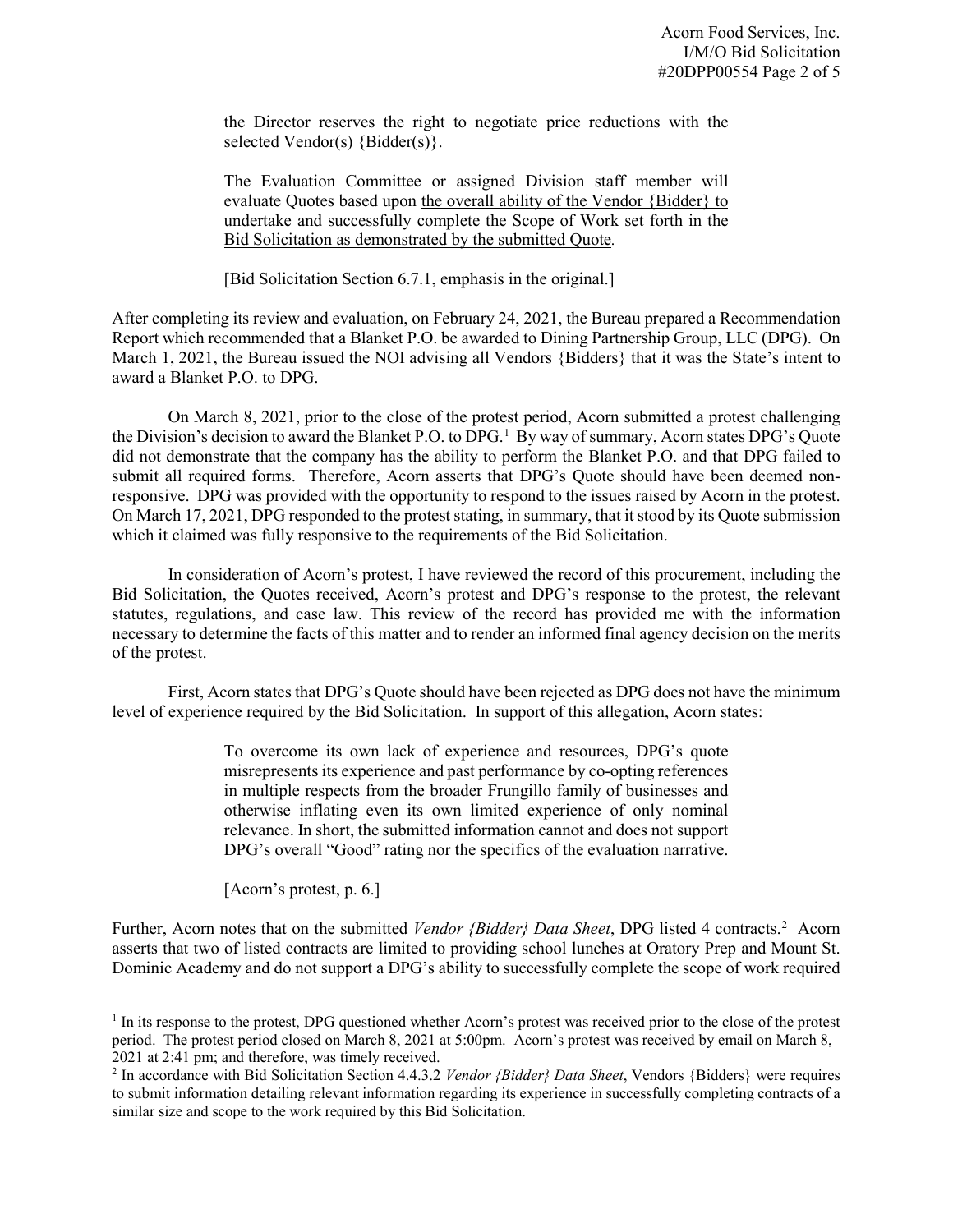Acorn Food Services, Inc. I/M/O Bid Solicitation #20DPP00554 Page 3 of 5

by the Bid Solicitation. Acorn further alleges that the remaining contracts listed on DPG's submitted *Vendor {Bidder} Data Sheet* were contracts not awarded to the bidding entity. Rather, Acorn states that the listed Essex County contracts (#18-060 and #19-241) were awarded to an entirely different entity. In support of this statement, Acorn provided the Essex County award notice indicating that the contracts had been awarded to Mansion Caterers, Inc. t/a Frungillo Caterers (Mansion) and not DPG. See Acorn protest, Exhibits 6 and 7.

In response, DPG states that

Contrary to Acorn's belief, DPG and its employees have a significant amount of experience in the food service industry. Indeed, DPG's quote identifies experience with providing food services for the County of Essex, Oratory Prep, and Mount Saint Dominic Academy. DPG has had no negative actions against it in performing. Despite this, Acorn takes issue with DPG's performance of two contracts with the County of Essex. Specifically, Acorn believes that another entity is performing the two contracts with the County of Essex. Acorn is wrong. These contracts are performed by DPG.

[DPG protest response, p. 2.]

The Hearing Unit's independent review of Essex County's publicly available contract documents and the award notices reveals that contract #18-060 and contract #19-241 were awarded to Mansion and not DPG.<sup>[3](#page-2-0)</sup> In response to the protest, DPG asserts that the Essex County contracts were performed by DPG and provided a letter from Essex County's Director of Purchasing in support of its assertion. DPG protest response, Exhibit 5. The Essex County letter, dated March 17, 2021, after the Quote opening date, and after the submission of Acorn's protest, does not provided any explanation as why or how the contracts awarded to Mansion are being performed by DPG. Neither DPG's response to the protest of the Essex County letter offers any evidence of a relationship between the Mansion and DPG, i.e parent, subsidiary, affiliate, etc. or any evidence of an assignment of the contract, after award, from Mansion to DPG having taken place.

Further, a review of the Division's *NJSTART* records reveals that Mansion and DPG are not the same entity. Specifically, these vendors have different business addresses, each a different year of incorporation and different tax identification numbers. I note that the contact name and phone number is the same for both entities, but that alone is not sufficient to support DPG's claims that these are the same entity and that the contracts awarded by Essex County to Mansion were performed by DPG. Based upon the publicly available information, it appears that two of the four contracts listed on the *Vendor {Bidder} Data Sheet* are not attributable to the bidding entity DPG, and should not have been considered by the Bureau in evaluation of DPG's submitted Quote.<sup>[4](#page-2-1)</sup>

Second, Acorn asserts that DPG has exaggerated its experience with the State, claiming that DPG's reference to a 20-year partnership with the Skyland Manor is impossible as DPG has been in existence for less than three years. See Acorn protest, pgs. 6-7. Acorn however, has misread DPG's statement on the *Vendor {Bidder} Quote Overview Form*. In fact, DPG states it is the company's leadership that has a 20-

<span id="page-2-0"></span>[http://www.essexcountynjprocure.org/procure/index.php?section=view&rfp\\_session=311090.65811100-](http://www.essexcountynjprocure.org/procure/index.php?section=view&rfp_session=311090.65811100-1520881869&search_results=opps) [1520881869&search\\_results=opps](http://www.essexcountynjprocure.org/procure/index.php?section=view&rfp_session=311090.65811100-1520881869&search_results=opps) and [http://www.essexcountynjprocure.org/procure/index.php?section=view&rfp\\_session=1028290.75715000-](http://www.essexcountynjprocure.org/procure/index.php?section=view&rfp_session=1028290.75715000-1574695709&search_results=opps)<br>1574695709&search\_results=opps

<span id="page-2-1"></span><sup>&</sup>lt;sup>4</sup> Whether this impacts the award recommendation is an issue that the Bureau will need to resolve.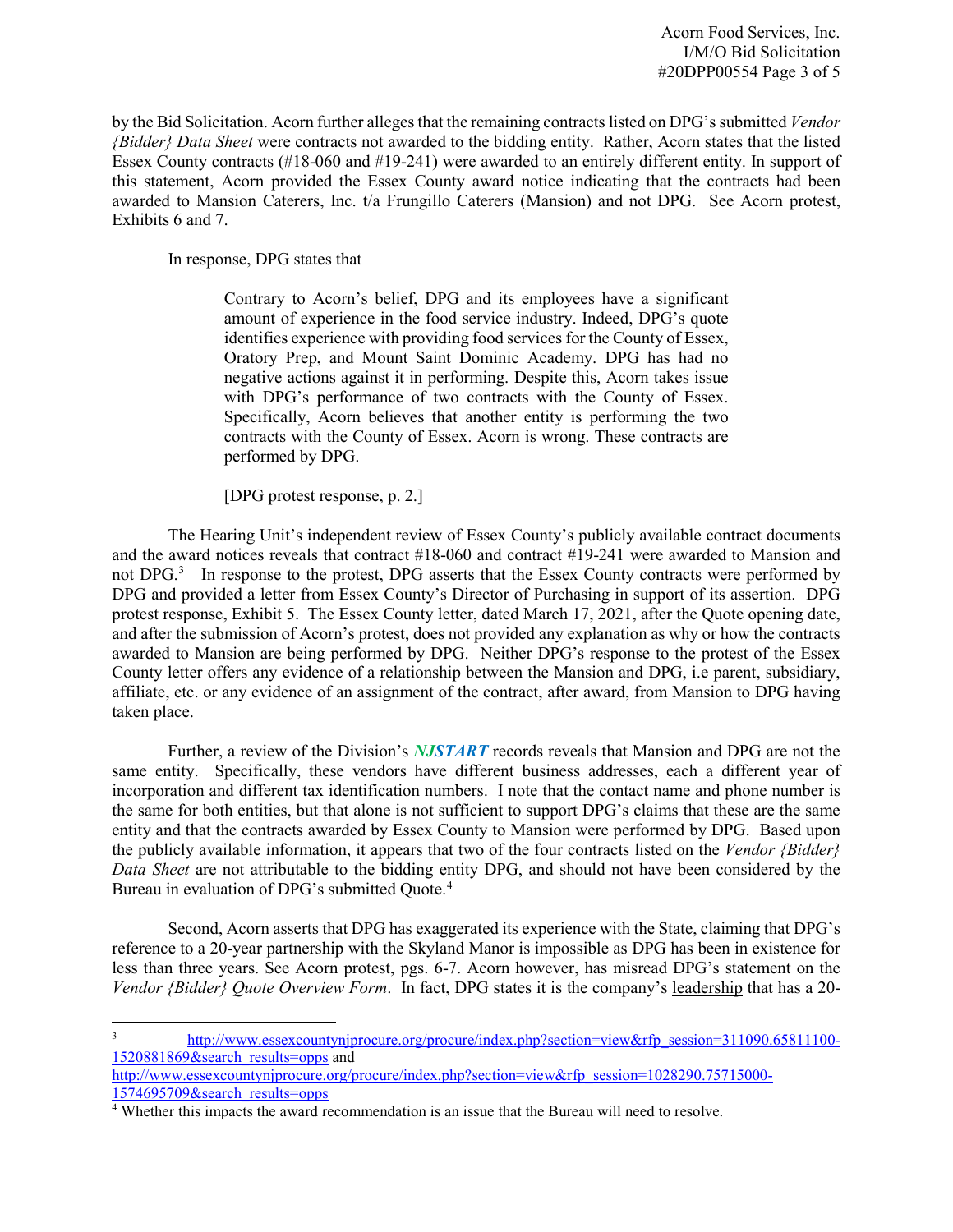year relationship with the State. Acorn does not dispute that DPG's leadership has had a long history of providing catering and dining services across the State. The experience of the company's staff is equally as important as the experience of the company, and they are not necessarily the same. Here, the experience of DPG's leadership demonstrates that the company has an experienced team, with a long history of providing catering services in place; and that the leadership team has the ability to "undertake and successfully complete the Scope of Work set forth in the Bid Solicitation." Bid Solicitation Section 6.7 Evaluation Criteria.

Third, Acorn states that DPG's Quote should have been rejected because DPG failed to comply with all of the mandatory Quote submission requirements. Specifically, Acorn states that DPG failed to provide the two different organization charts required by Bid Solicitation Section 4.4.3.6; failed to provide the resume for the Dining Facility Manager as required by Bid Solicitation Section 4.4.3.7; and, did not supply the proof that the Dining Facility Manager holds a ServSafe Manager Certification as required by Bid Solicitation Section 4.4.3.4.1.

With respect to the organization charts, the Bid Solicitation requested that the Vendor {Bidder} include the following:

- A. **Blanket P.O. Specific Chart**. The Vendor {Bidder} should<sup>[5](#page-3-0)</sup> include a Blanket P.O. organization chart, with names showing management, supervisory and other key personnel (including Subcontractor management, supervisory, or other key personnel) to be assigned to the Blanket P.O. The chart should include the labor category and title of each such individual; and
- B. **Chart for Entire Firm**. The Vendor {Bidder} should include an organization chart showing the Vendor's {Bidder's} entire organizational structure. This chart should show the relationship of the individuals assigned to the Blanket P.O. to the Vendor's {Bidder's} overall organizational structure.

[Bid Solicitation Section 4.4.3.6 *Organization Charts*, emphasis added.]

In response to the protest, DPG admits that it only included 1 organization chart with its Quote, but states that the Bid Solicitation did not require that it submit two separate organization charts. Further, DPG states that the single organization chart met the needs of both sections A and B of Bid Solicitation Section 4.4.3.6, in that DPG's key personnel to be assigned the Blanket P.O. and DPG's entire organization structure were shown. Here, DPG is correct, submission of organization charts, while requested, was not mandatory. If submitted, as here, one chart could satisfy the Division's request for information.<sup>[6](#page-3-1)</sup>

As to Bid Solicitation Section 4.4.3.7 *Resumes*, again, the Bid Solicitation requested, but did not require that a Vendor {Bidder} include resumes with the submitted Quote, stating "[d]etailed resumes should be submitted for all management, supervisory, and key personnel to be assigned to the Blanket P.O." Bid Solicitation § 4.4.3.7 *Resumes*, emphasis added. Assuming arguendo that the Dining Facility Manager is a key person, the Bid Solicitation did not mandate that the resume be provided. Accordingly, the fact

<span id="page-3-0"></span><sup>5</sup> Bid Solicitation Section 2.2 *General Definitions* states "Should - Denotes that which is permissible or recommended, not mandatory" and "Shall – Denotes that which is a mandatory requirement."

<span id="page-3-1"></span><sup>&</sup>lt;sup>6</sup> I note that while Acorn submitted two organization charts with its submitted Quote, it similarly only identified by name its management staff, and did not specifically identify by name any other worker to be assigned the facility.